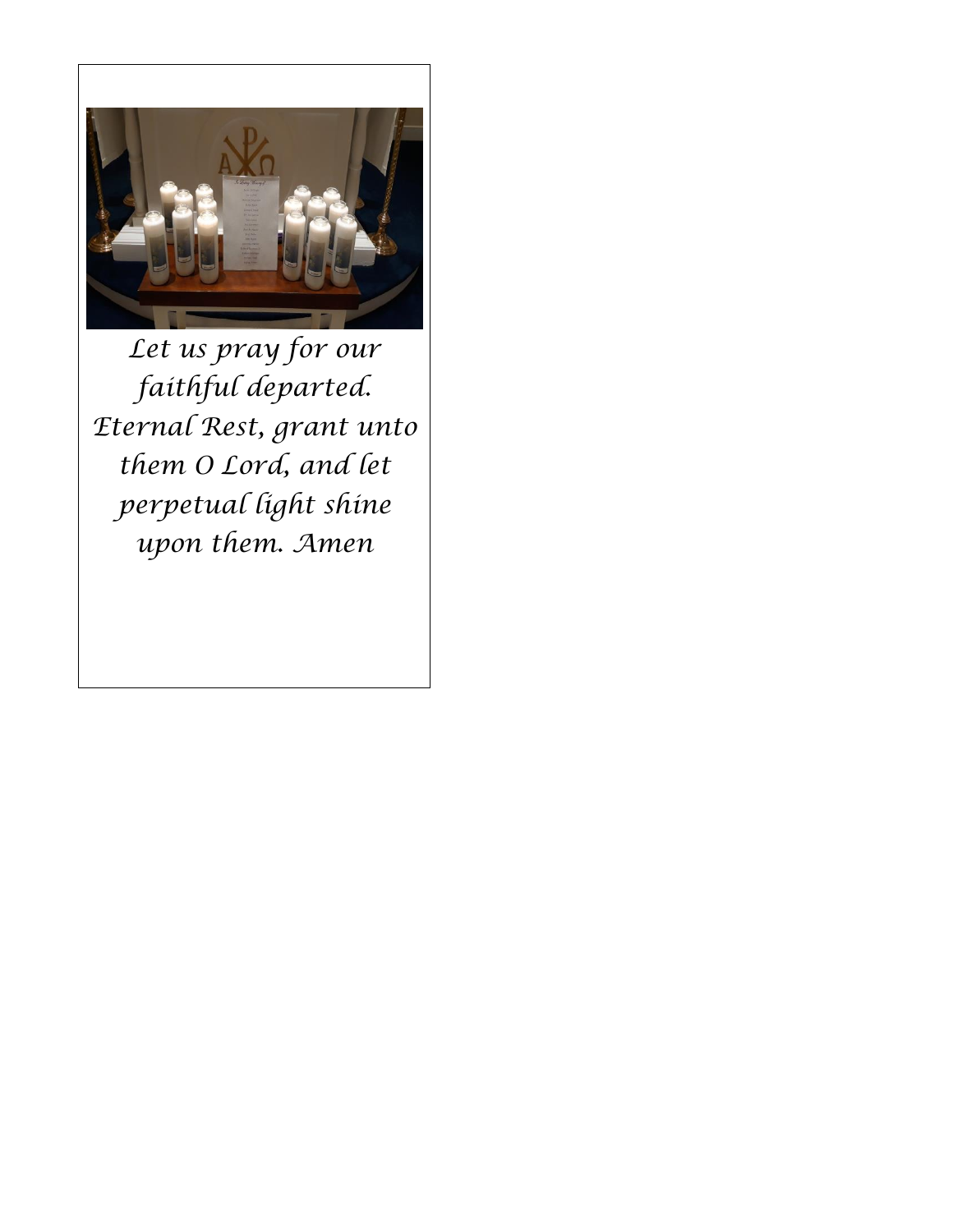## **MASS INTENTIONS**

SATURDAY, NOVEMBER 21, 2020 5:00 PM + The Faithful Departed

SUNDAY, NOVEMBER 22, 2020 8:15 AM + Lori Brown 10:00 AM + The Faithful Departed **(rectory lawn)** 11:15 AM – People of the Parish

MONDAY, NOVEMBER 23, 2020 NO MASS

TUESDAY, NOVEMBER 24, 2020 9:00 AM + The Faithful Departed

WEDNESDAY, NOVEMBER 25, 2020 9:00 AM + The Faithful Departed

THURSDAY, NOVEMBER 26, 2020 9:00 AM + Ann Wainwright

FRIDAY, NOVEMBER 27, 2020 9:00 AM -- NO MASS

SATURDAY, NOVEMBER 28, 2020 5:00 PM + Sophie J. & Richard L. Maley, Jr.

#### SUNDAY, NOVEMBER 29, 2020

 8:15 AM – Special Intention of Chris Betts 10:00 AM – People of the Parish **(rectory lawn)** 11:15 AM + The Faithful Departed \*\*\*\*\*\*\*\*\*\*\*\*\*\*\*\*\*\*\*\*\*\*\*\*\*\*\*\*\*\*\*\*\*\*\*\*\*\*\*\*\*\*\*\*\*\*\*\*\*\*\*\*\*\*\*\*\*\*\*\*\*\*\*

#### **NEXT SUNDAY'S READINGS**

Isaiah 63:16b-17, 19b;64:2-7 1 Corinthians 1:3-9 Mark 13:33-37 \*\*\*\*\*\*\*\*\*\*\*\*\*\*\*\*\*\*\*\*\*\*\*\*\*\*\*\*\*\*\*\*\*\*\*\*\*\*\*\*\*\*\*\*\*\*\*\*\*\*\*\*\*\*\*\*\*\*\*\*\*\*\*

**SICK OF OUR PARISH –** Please keep our members in your thoughtful prayers: Fred Staub, Kenneth & Alice Williams, Helen Lawrence, Norma Woerner, Brenda Freed, Ken Jacoby, Syndia Helmers, Addie Mannarino, Carmen Miranda, Kai Goley, Richard Doll, Nickolas Willis, Loretta Gambrill, Steve Luckenbaugh, Sharon Nowakowski, Stephen Nowakowski, Dianne Giampietro, Sarah Arigo, Jerome & June Rahm, Bobbi Pfaff, David Hartlaub, Bill & Marie Hallisey, Holly Fletcher, Madison Six, Antoinette Baguley, Lisa Marie Smith, Regina Luckenbaugh, Peg Aumen, Rogene & Ronald Blocher, William Riley, Joyce Brooks, Bob Myers, Ceili Calderon, Melinda Roth, Erik Wolfer, Heather Hoffman, Fr. James Kennedy, Robert & Edna Lang, and Larry Redding. **\*\*\*\*\*\*\*\*\*\*\*\*\*\*\*\*\*\*\*\*\*\*\*\*\*\*\*\*\*\*\*\*\*\*\*\*\*\*\*\*\*\*\*\*\*\*\*\*\*\*\*\*\*\*\*\*\*\*\*\*\*\*\***

# *Flowers on the altar this weekend are in memory of William W. and Anna Bowker.*

**PARISH MISSION –** The Parish Mission that was scheduled for Dec.  $6^{th} - 8^{th}$  has been rescheduled until May 2021.

**This Weekend's Mass can be viewed on your smart phone, tablet, computer or smart TV on Sunday Morning. Click on the link on the IHM Website home page (www.ihmparadise.org) and it will link to a YouTube recording of the Mass. It will be available anytime on Sunday.**

**FAMILY PERSPECTIVE** - Families feed the hungry, give drinks to thirsty toddlers and welcome strangers and even estranged relatives into our homes. We clothe children and visit family members who are sick or imprisoned. The routine actions of family life are religious and priestly for we make Christ present in what we do. Family life is Beatitude life.

**PRAYER FOR VOCATIONS –** Tending the needs of others is a gift of service to God as well as those in need. Imagine that you chose to serve God as a deacon, priest, brother or sister. (Matthew 25:31-46). If God may be calling you to the priesthood or consecrated life, visit our website at [www.hbgdiocese.org,](http://www.hbgdiocese.org/) call Father Jonathan Sawicki at 717-657-4804 or write: [frjsawacki@hbgdiocese.org.](mailto:frjsawacki@hbgdiocese.org)

## **OUTDOOR MASS**

We will continue with our outdoor Mass at 10:00 AM on the rectory lawn. Bring your own chair and social distance from one another. Please bring your mask, but you will not need to wear the mask during the entire Mass because of being outside and social distancing. In the event of **rain** on Sunday morning, the Mass will **NOT** be celebrated at 10:00AM.

**MATTHEW 25 COLLECTION –** The annual Matthew 25 collection will take place this weekend, Nov. 22, 2020. This special collection supports efforts throughout the Diocese in serving others who are in need of food, clothing and shelter. Last year, more than 30 organizations throughout the Diocese received over \$190,000 to support these efforts in the community. Our parish retains 25% of what is donated by our parishioners to help our efforts that align with this collection.

## **OCTOBER FINANCIAL REPORT –**

| <b>Monthly Budget</b>            | \$36,400.00 |  |
|----------------------------------|-------------|--|
| Income for Oct. 4 <sup>th</sup>  | \$9,629.00  |  |
| Oct. 11 <sup>th</sup>            | 6,794.00    |  |
| Oct. 18 <sup>th</sup>            | 9,893.00    |  |
| Oct. $25^{th}$                   | 6,434.00    |  |
| Diocesan on-line giving for Oct. | 700.00      |  |

**TOTAL MONTHLY INCOME \$ 33,450.00**

# **ADDITIONAL COLLECTIONS:**

| <b>Capital Improvements</b> | 1.434.00 |
|-----------------------------|----------|
| <b>World Mission</b>        | 1.309.00 |
| <b>Natural Disasters</b>    | 1.799.00 |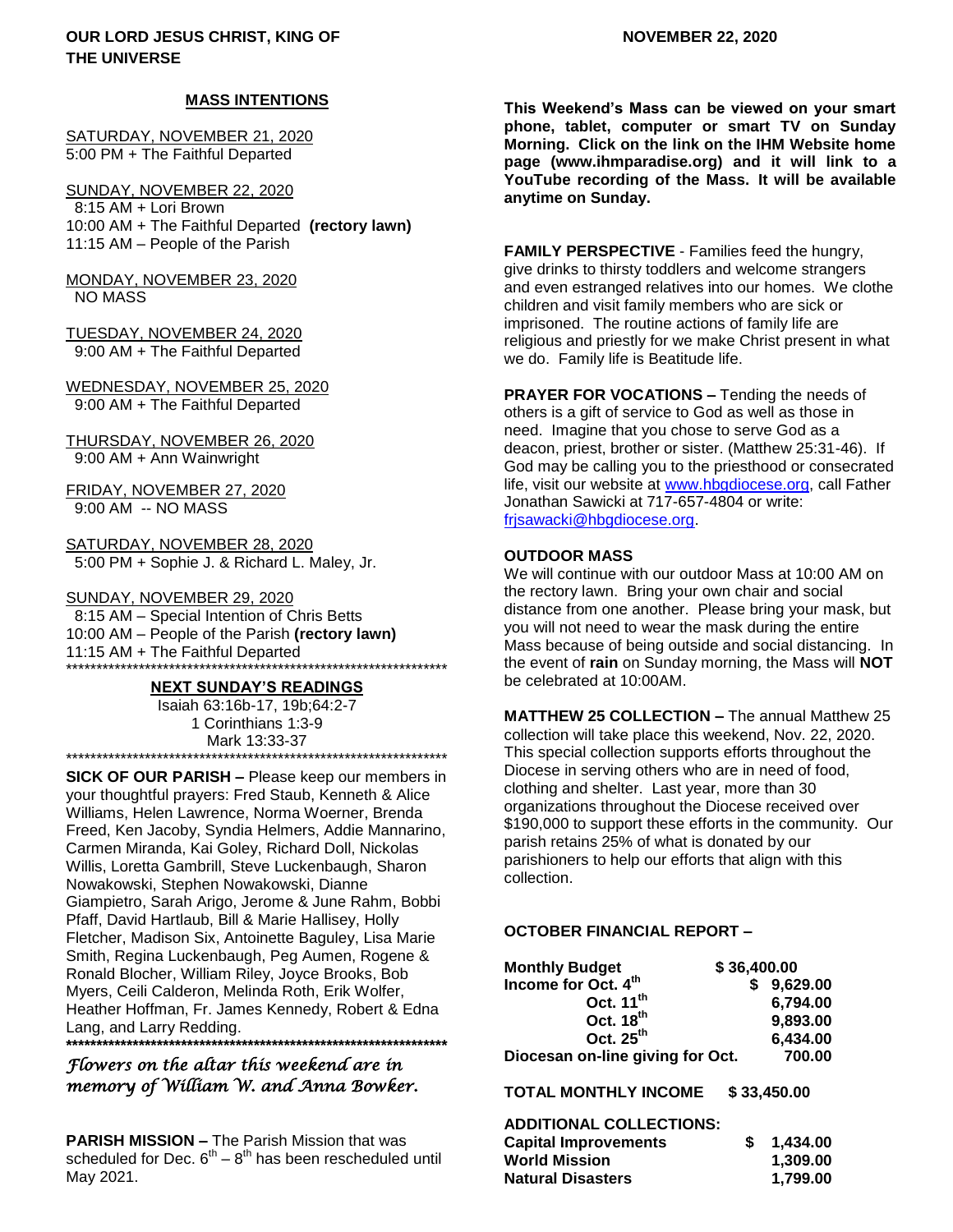| CHRISTMAS MASS SCHEDULE                |
|----------------------------------------|
| <b>CHRISTMAS EVE:</b>                  |
| 2:00 PM - OUTDOOR MASS                 |
| 4:00 PM                                |
| 6:00 РМ                                |
| 8:00 PM                                |
|                                        |
| CHRISTMAS DAY - 10 AM                  |
|                                        |
| Please call ahead to reserve a seat at |
| the Christmas Masses, except for 2 PM  |
| outsíde.                               |

**CONFESSION SCHEDULE –** Because we cannot have a parish penance service this year during Advent, we will have confession as usual from 4:00-4:45 PM each Saturday and on Sundays **DURING ADVENT ONLY** from 7:30-8:00 AM and 10:30-11:00 AM before the Sunday Masses.

**GROCERY CARD SALES –** Since we haven't been able to sell the Weis and Giant cards after the Masses, please see the form included last week for anyone who would like to purchase Weis or Giant gift cards as well. If you are ordering with Christmas in mind, please fill out the form and return as early as possible so we have them in time. You can use this form anytime you wish to purchase Weis or Giant cards. Place form and money marked "grocery cards" in the collection basket or mail to the parish office. Cards will be handed out the following week when you attend Mass or you can make arrangements with Anita in the parish office to pick them up. The form can also be found on our parish website, [www.ihmparadise.org.](http://www.ihmparadise.org/)

**CHRISTMAS GIVING TREE –** This year we will handle our "Giving Tree" a little differently due to the pandemic. We will not be putting up a tree with ornaments for people to take. Instead, we will e-blast the list of items requested from New Hope Ministries to those on our email list, as well as include the list here in our bulletin. You can simply look over the list of items needed and purchase what you would like to donate. You can place these **UNWRAPPED** gifts on the table outside the bathrooms downstairs. All gifts will be collected and taken to the drop off location. **Gifts must be returned by Dec. 6th .**

New Hope is also accepting donations towards food baskets for those in need. If you would like to donate towards that it would be greatly appreciated. Some suggestions are: ham, turkey, vegetables, gravy, potatoes, canned fruit, cranberry sauce, pie filling, pie crust, boxed stuffing, cereal and mac and cheese. If you have any questions, please call Anita in the parish office.

If you know of someone who wants to participate and doesn't have a computer, please share this information with them. Thank you!

**SCRIP ORDERS FOR CHRISTMAS –** This year we will be offering ONE opportunity to order scrip cards for Christmas gift giving. Due to Covid-19, some stores have closed completely or just in certain areas. Before ordering, be mindful of the cities where stores may have closed. We are asking that all orders be turned in **no later than Sunday, Nov. 29th** so all cards can be received here in time for holiday gift giving or mailing.

## **COOKIE SALE TO COMBAT WORLD HUNGER –**

This year we are selling HOPE, not cookie trays. Our church is supporting the Cookie Sale to Combat World Hunger this year with a **donation request.** Due to the pandemic, the **cookie tray** sales have been paused for this year, but **HUNGER** has not! The feeding program is in need now more than ever before! Please place your donation of HOPE in an envelope marked **COOKIE SALE DONATION** in the basket or mail to the parish office. Please make checks payable to IHM. Donations accepted until Dec. 6, 2020. To donate on line: [https://www.thecookiesale.com/email/collection-2020-](https://www.thecookiesale.com/email/collection-2020-11.php) [11.php](https://www.thecookiesale.com/email/collection-2020-11.php)

## **DIOCESAN ANNOUNCEMENT - Director, Buildings and Properties - Full time position**

Harrisburg Catholic Administrative Services is seeking an energetic and organized Director to manage the Department of Buildings and Properties. This complex position includes direct management of properties owned by The Catholic Diocese of Harrisburg; technical advice and support for the buildings and grounds at over 100 parishes and schools; supervision of a Diocese wide asbestos management program (AHERA); management of facilities staff, including a diocesan-wide shared maintenance program; oversight and approval of planning, design, and construction programs and interfacing with architects, engineers, and contractors. The successful applicant will be experienced in property management and construction procedures, teamoriented and a good communicator. Familiarity with budget management, establishment of purchasing contracts, and preventive maintenance required. Architectural, engineering, or construction management background (especially registration in any of these fields) is a definite plus and a degree in engineering or architecture is highly desirable. Salary is commensurate with education and experience.

Please send cover letter, résumé, and references no later than November 30 to:

employment@hbgdiocese.org or mail to: Human Resources Catholic Diocese of Harrisburg, 4800 Union Deposit Road, Harrisburg, PA 17111 **THANKS TO**

**\* \* \* \* \* \***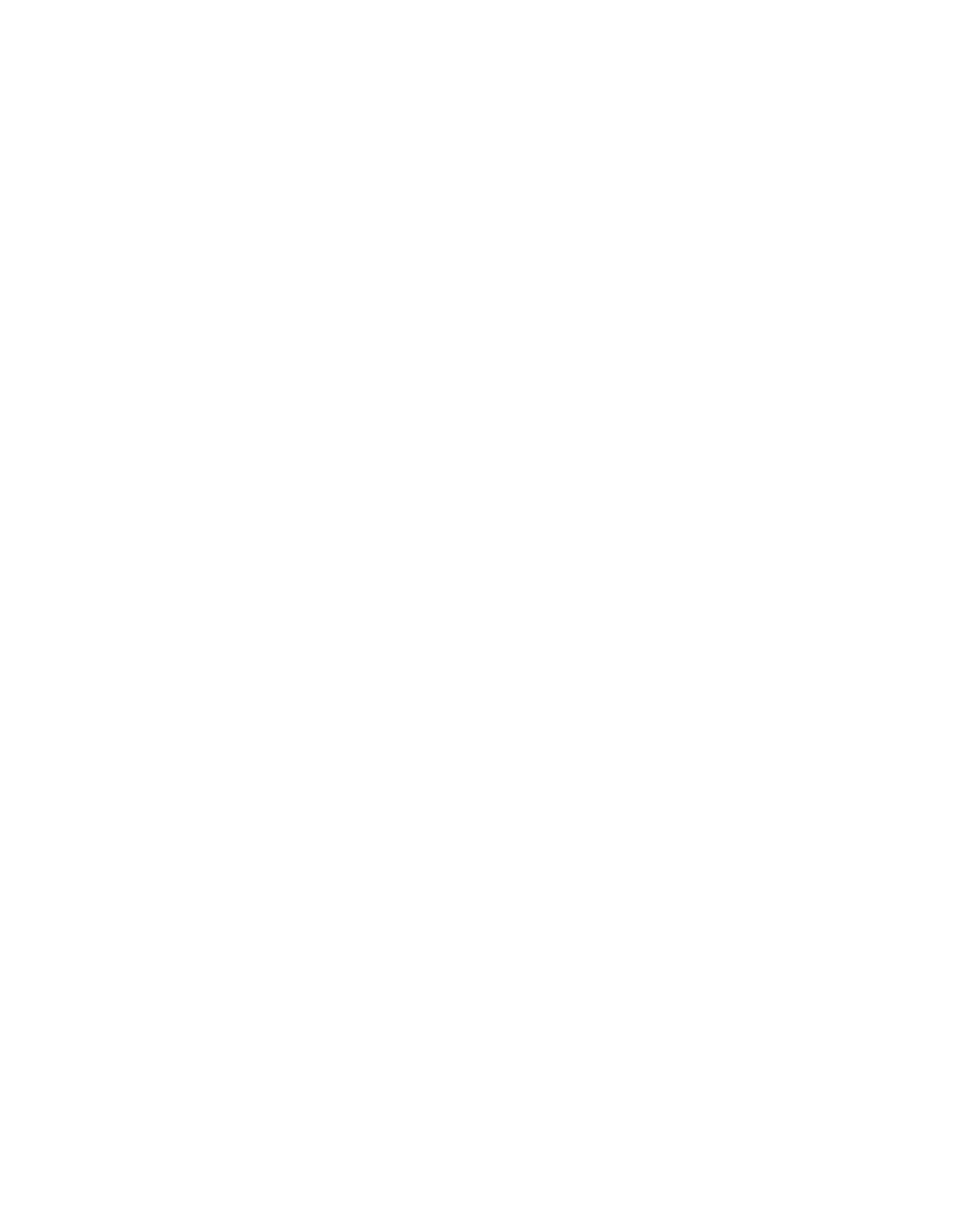# *UPCOMING PARISH MISSION Dates: May 2nd, 3rd, 4th Time: 7 – 9 PM Fr. William Garrott*





**GROCERY CERTIFICATES** – The sale of the grocery cards is very beneficial to our parish. Please know how very grateful we are to all of you who support our Grocery Certificate Program and ultimately our Religious Education Program. IHM receives a 5% profit from the sale of all the grocery cards purchased. We thank all those who continually support the sale of the Weis and Giant cards. The cards are available in the parish office throughout the week between 8:30 AM and 2:30 PM. Please help support this wonderful program! From June 8<sup>th</sup> to present, we sold \$4,640.00 for a profit of \$232.00.

## **AERO ENERGY HOUSE OF WORSHIP PROGRAM –**

This program was established to provide Aero Energy customers an opportunity to give to our church. To participate, Aero Energy customers sign up by phone or online and Aero Energy donates 4 cents for every gallon of fuel they use to us. Please call if you are not already part of this wonderful program. It's an easy way to support Immaculate Heart of Mary. Last heating season, IHM was among the top 5 churches in donations received! There is no additional cost to anyone who participates – it is a donation from Aero Energy to our church. Thanks to all who participate! To sign up, call 888-827-17136.

**FLOWERS –** Looking for a way to memorialize a loved one or celebrate a special occasion? A beautiful way would be to order flowers on the altar. Most weekends are available from now through the end of the year. **Please call Anita in the parish office** to make arrangements.

**RUTH'S HARVEST PACKERS –** We will start up Ruth's Harvest once again this year with our first distribution taking place on Friday, Nov. 13. We will pack 50 bags starting at 1:30 PM. You will be required to wear a mask,

Donations can be placed in an enveloped marked "Cookie Sales" and placed in the collection basket or mailed to the parish office. Donations will be accepted throughout the month of November and proceeds mailed the beginning of December.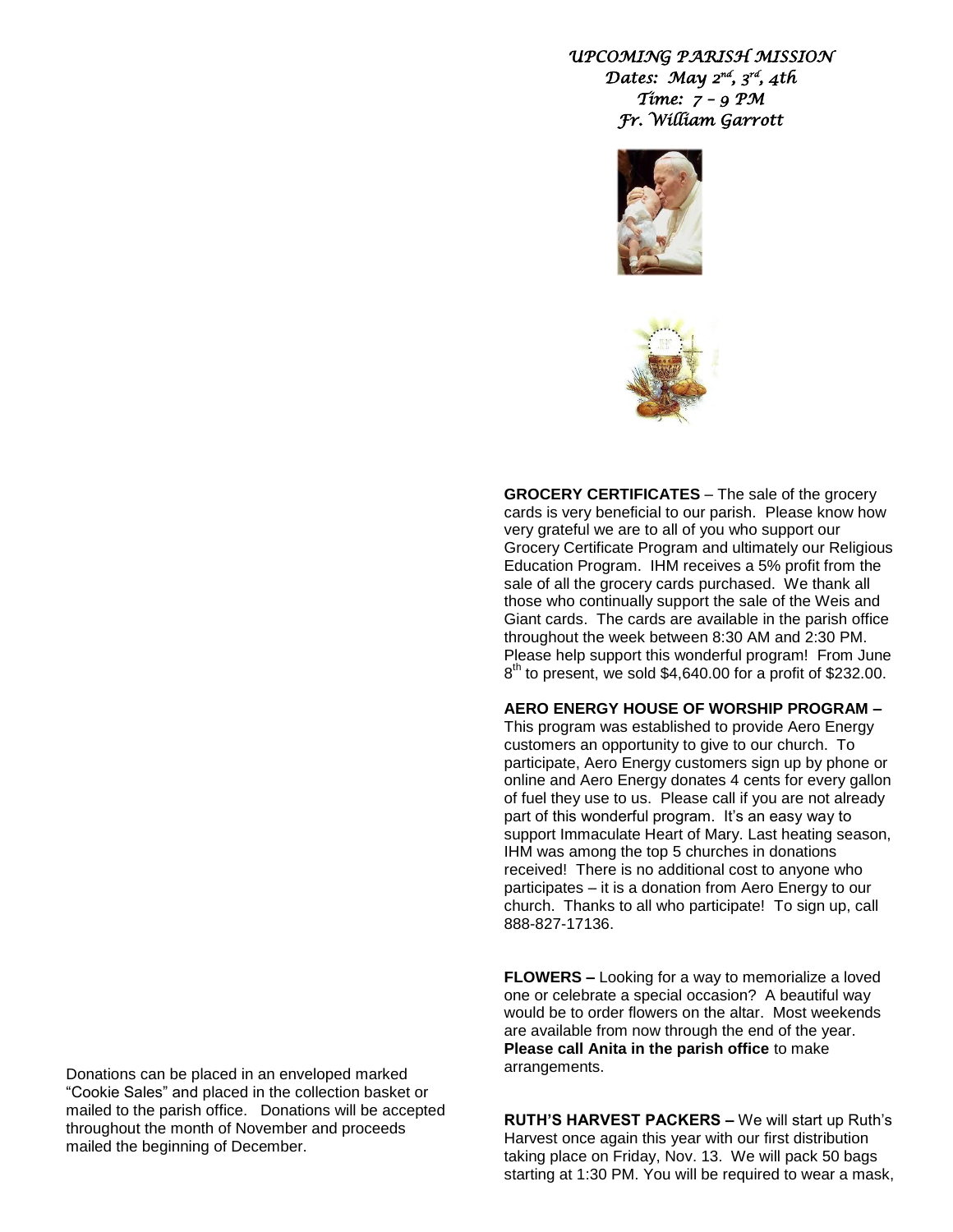and we will have gloves to handle the food. Future dates (all Fridays at 1:30 at Abbottstown Fire Hall) are December 11, January 22, February 19, March 19, April TBA, and May 21. If you are able to help on Friday, Nov. 13, please respond to Pat Renaut at 717- 637-1110 or [patrenaut@hotmail.com.](mailto:patrenaut@hotmail.com)



**PARKING LOT SAFETY -** Our Religious Education Classes have begun on Sunday, September 20<sup>th</sup>. Just a reminder for all of us to be cautious of the parking lot behind the Church as our students are dropped off and picked up. **PLEASE** be mindful of coming into and exiting the property according to the correct signs at the driveways.

**WELCOME!** We welcome the following new members into our parish family:

Daniel & Jennifer Kaczynski & family, Abbottstown Melvin & Maureen Lee, Dover

> **United States Bankruptcy Court** for the Middle District of Pennsylvania

In re: Roman Catholic Diocese of Harrisburg Case No. 1:20-bk-00599 (HWV)

**Claims Notice for Victims of Sexual Abuse** and Others with Claims Against the Roman **Catholic Diocese of Harrisburg** 

If you were sexually abused by any person connected with the Roman Catholic Diocese of Harrisburg, a Roman Catholic parish or Roman Catholic school within the geographical area of the Roman Catholic Diocese of Harrisburg, or have any claim against the Roman Catholic Diocese of Harrisburg, you must file a claim by November 13, 2020.



For more Diocesan information, visit: https://www.hbgdiocese.org or https://dm.epiq11.com/RCDH

For U.S. Bankruptcy Court for the Middle District of Pennsylvania information, visit: http://www.pamb.uscourts.gov.

**DIOCESAN ANNOUNCEMENT –** Information concerning the Publication Notice and Sexual Abuse

Claims Filing Deadline of Nov. 13, 2020 is available on the bulletin boards in Church, as well as by visiting [www.hbgdiocese.org](http://www.hbgdiocese.org/) or

[https://dm.epiq.11.com/case/rcdh/info.](https://dm.epiq.11.com/case/rcdh/info) The direct link to file a claim is [https://www.hbgdiocese.org/wp](https://www.hbgdiocese.org/wp-content/uploads/2020/05/DOH-Restructuring-Claim-Form-Blank.pdf)[content/uploads/2020/05/DOH-Restructuring-Claim-](https://www.hbgdiocese.org/wp-content/uploads/2020/05/DOH-Restructuring-Claim-Form-Blank.pdf)[Form-Blank.pdf](https://www.hbgdiocese.org/wp-content/uploads/2020/05/DOH-Restructuring-Claim-Form-Blank.pdf)

Dear Brothers and Sisters in Christ:

As I know many of you are aware, the Roman Catholic Diocese of Harrisburg filed for chapter 11 bankruptcy in February of this year. We made this decision in an effort to ensure our financial ability to both provide fair and equitable compensation for survivors of past sexual abuse and ensure the future of the missions and ministries of the Roman Catholic Church within our Diocese's territory.

In support of this effort, I have asked your Pastor (Parochial Vicar) to read this letter to all of you this weekend and again in September to ensure that we reach as many survivors as possible before the claims filing deadline. The claims filing deadline is November 13, 2020. Claims can be made confidentially. Information on how to submit a claim has been posted at every church and school within the Diocese. We have also made this information available on the Diocese's webpage and the webpage maintained by the Diocese's claims and balloting agent, Epiq Restructuring, at https://dm.epiq11.com/case/rcdh/info. Additionally, information will also be published at least twice in your parish's weekly bulletin and you can ask any priest within our Diocese for more information as well. I ask that you please share this information with your family and friends who are not here today. Thank you in advance for your cooperation. Please be assured of my continuing prayers and I ask that you please keep me as well as all of the priests, deacons, and consecrated religious of our Diocese in your prayers as well.

Sincerely in Christ,

+ Rould William

Most Reverend Ronald W. Gainer





## *The Rite of Christian Initiation of Adults*

*T*he RCIA is the process of spiritual conversion and growth, over time, in one's relationship with God and the Christian community. It is a faith journey where adults are fully welcomed into the Catholic Church. If you or someone you know is interested in exploring a relationship with Jesus Christ and celebrating the sacraments of Baptism, Confirmation and Eucharist, please consider. For more information about RCIA, please call Sister Rosanne @ (717) 259-0611, ext. 7

Please visit the Diocesan website [www.hbgdiocese.org](http://www.hbgdiocese.org/) – Health Alerts page for the most up-to-date information regarding the Diocese's response to COVID-19, including a listing of Diocesan event cancelations and postponements, as well as additional COVID-19 prevention measures and recommendations.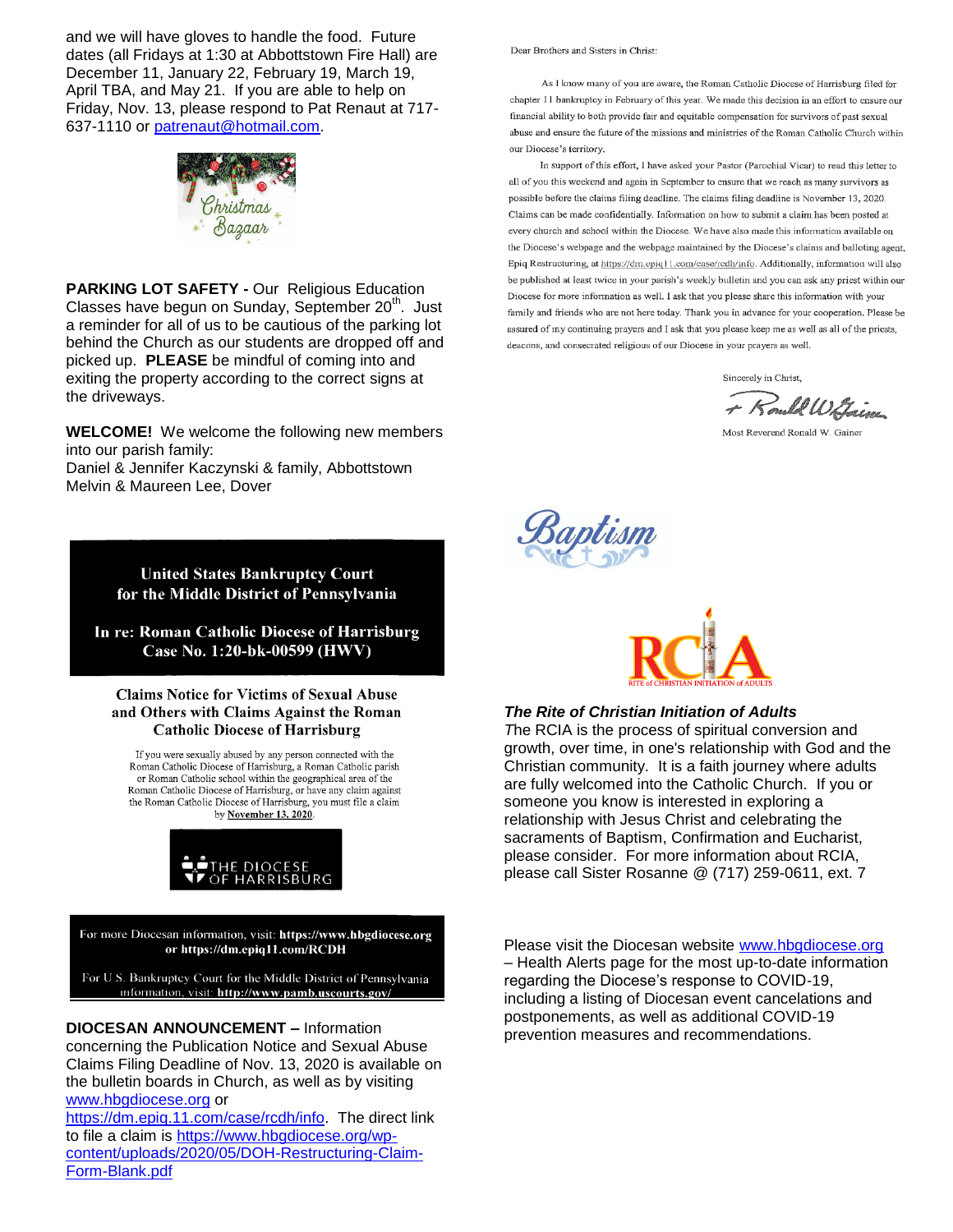

If you have a child / children ages 4 through grade 8 who are not registered in a Catholic School for the 2020-2021 School year, you are invited to register them for the 2020-2021 Religious Education Classes here at Immaculate Heart of Mary. To register or for more information, please call Sister Rosanne @ (717) 259-0611, ext. 7

**JUNE** 6<sup>th</sup>, we will be able to celebrate Mass again here at IHM. The obligation to attend Mass every Sunday is still dispensed by the Bishop until further notice. Anyone whose health is compromised or doesn't feel safe to gather in large groups is **NOT** obligated to attend Mass.

This year we will **not** be following a summer schedule for Mass. We will continue with Masses Saturday at 5 PM, Sunday at 8:15 AM and 11:15 AM. In addition, we will have Mass Tuesday through Friday at 9 AM. Because of the seating capacity, we request that you reserve your place beforehand. If you wish to attend one of the **Masses on the weekend, call Sr. Rosanne at 717-259-0611**, **ext. 7**. If you wish to attend the **9 AM Mass on Tuesday or Thursday, call Anita at 717-259-0611, ext. 5**. If you wish to attend the **9 AM Mass on Wednesday or Friday, call Carol Stroud at 717-814-7918**. The call to reserve a seat needs to be made by the **Friday** before a particular weekend, no later than 3:30 PM, so that the seating plan can be completed properly.

Any group gatherings must be held outdoors, bring your own chairs and maintain safe distancing as required. **The indoor facilities ARE NOT AVAILABLE AT THIS TIME.**

## **DIRECT PAYMENTS FROM BANK TO IHM PARISH**

Several parishioners have been utilizing this service from their Bank to IHM Church for the last several years. It has proven to be an easy and safe way for your parish contributions to be sent directly with little to no effort on your part.

Some parishioners lately have chosen the **TEMPORARY** service offered through the Diocese for their parish tithing. This is a temporary offer and the Diocese is not offering recurring giving for the parishes for the Sunday Offering gifts.

If you have been utilizing this service from the Diocese and wish to continue an "auto payment" direct to IHM, we are asking that you contact your bank and make the arrangements to have your payments sent directly to IHM Church, 6084 W. Canal Rd., Abbottstown PA

17301. It is a very simple process – request the payment through the "bill pay" program, give them the amount and schedule you want these payments to be made (weekly, monthly, etc.). They will send the check directly to our Church and credit is given immediately. There is no fee by the bank for either the parishioner or the parish. However, utilizing the service from the Diocese does cost the parish a fee for each payment made or any credit card transaction occurs.

As always, we appreciate the financial support of our parish and if you have any questions regarding this "auto pay" method for your contributions, please contact Anita in the parish office at 717-259-0611 ext 5.

# **FOOD PANTRY ANNOUNCEMENTS**

We are currently NOT collecting donations for the local food pantry. However, there still is a need; and New Hope Ministries is greatly involved with assisting us with monthly distributions in both East Berlin and Abbottstown. If you would like to contribute, please send a donation to New Hope Ministries at PO Box 448, Dillsburg, PA 17019. If you have items you wish to donate, please take them directly to a New Hope location (e.g. New Oxford); it is recommended that you call first to make arrangements (717-624-4700).

The number of families served at the East Berlin Food Pantry on August 5<sup>th</sup> was 30, which included 74 individuals. The number of families served at the Abbottstown Food Pantry on August  $6<sup>th</sup>$  was 23, which included 63 individuals.

## MESSAGE FROM NEW HOPE – **Do you know someone who needs help because of COVID-19?**  Maybe someone who cannot find a job, is having a hard time keeping up with their expenses like rent or utility payments, or has been impacted in other ways from the health crisis? If they live in our service area, please let them know that New Hope is here to help!

# **HOUSE OF WORSHIP PROGRAM**

We would like to express our most sincere gratitude to all those who participate in the Aero Energy House of Worship Program. Our parish received a check in the amount of \$462.76 from this past heating season! IHM receives 4 cents per gallon for anyone using heating oil or propane that is a current customer of Aero Energy or anyone who becomes a NEW customer. If you are not already participating in this program and would like to, please call Aero Energy at 888-827-1713 to sign up for the House of Worship Program. There is no additional cost to anyone who participates – it is a donation from Aero Energy to our church. Thanks to all who participate!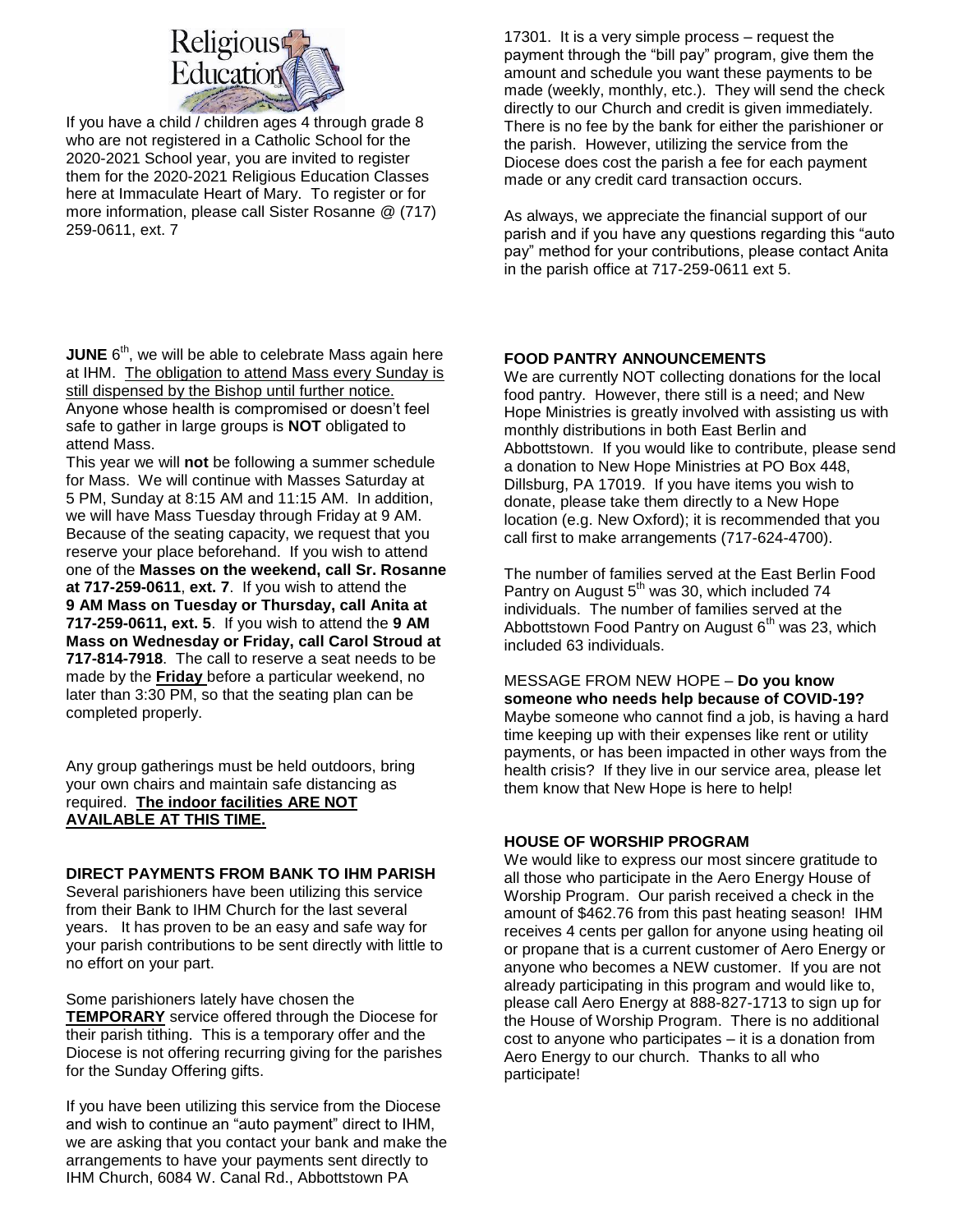**MASS INTENTIONS –** Mass intentions are a wonderful way to celebrate a special occasion, remember those who have died or are sick and in need of our prayers. Please consider this as a "gift" for someone. Call Anita in the Parish Office to arrange your Mass intentions. With the county stay-at-home orders in place, and our Masses being recorded for the website, we have not had Mass requests lately and therefore are running low. Please consider having a Mass said for a loved one or a special occasion.

**PARISH CARING COMMITTEE –** Assists parishioners on an as needed basis, in times of need or stress and provides visitation, care giver relief, meals, errands, light household chores and local transportation. To request assistance or to become a Caring Committee Volunteer, contact Cathy Gunzelman at 717-225-6516.

#### **SIGN UP FOR THE DIGITAL CATHOLIC WITNESS**

The Catholic Witness transitioned to a weekly digital edition in May, reporting news and features that reach Catholics instantly. The digital format features a weekly e-newsletter with stories, photos and videos, as well as a designed PDF that can be printed and shared. The digital service is free to all subscribers. Sign up today at [www.hbgdiocese.org/the-catholic](http://www.hbgdiocese.org/the-catholic-witness-newspaper/catholic-witness-signup/)[witness-newspaper/catholic-witness-signup/](http://www.hbgdiocese.org/the-catholic-witness-newspaper/catholic-witness-signup/) and join us as we continue to share in the Church's mission to tell the Good News of Jesus Christ in the context of today's world.

## **MARK YOUR CALENDARS – NEW DATES!**

+ Our **PARISH MISSION** with Rev. William Garrott which was scheduled for May 3-5 has been rescheduled for Dec. 6-9, 2020.

#### *PRAYER TO SAINT MICHAEL THE ARCHANGEL*

*St. Michael the Archangel, defend us in battle, be our protection against the wickedness and snare of the devil. May God rebuke him, we humbly pray, and do thou, O Prince of the Heavenly Host, by the power of God, cast into hell Satan and all the evil spirits who prowl about the world seeking the ruin of souls. Amen.*

# **9:30 – 11 AM Sunday, Mar. 15th – Adult Enrichment Class in The social hall, 9:30-11 AM Monday, March 16th – Cub Scouts, 6:30 PM Monday, March 16th – Legion of Mary in Rel Ed Bldg Room 4, 7 PM Monday, Mar. 16th – Charismatic Prayer Group in Social Hall, 7 PM Wednesday, Mar. 18th – Soup and Sermon, Noon – 1 PM in social hall Wednesday, Mar. 18th – Boy Scouts, 6-9 PM Thursday, Mar. 19th – Faith Sharing Group in the**

 **Social Hall after Mass Friday, Mar. 27th – Stations of the Cross, 7 PM**

### **MISSION FOR LITURGY AND WORSHIP**

**ALTAR SERVERS** for Sat/Sun Mar. 28-29 **5:00 PM Mass: 8:15 AM Mass: 11:15 AM Mass:** Coordinator is Kelli Maysilles.

**LECTORS** for Sat/Sun Mar. 28-29 **5 PM MASS – 8:15 AM MASS – 11:15 AM MASS –** Coordinator is Dianne Giampietro.

**EXTRAORDINARY MINISTERS OF HOLY COMMUNION (EMHC)** for Sat/Sun Mar. 28-29 **5:00 PM: 8:15 AM: 11:15 AM:**  Coordinator is Claire Wentz.

**HANDICAPPED PARKING SPACES -** We urge and encourage those of you who are in need of this service to please use them. They are so much closer to the Church. You may use the CHURCH EXIT to get into the spaces on Saturday night or for 8:15 Mass on Sunday. For the 11:15 Mass, you may use this entrance until 10:45 and be parked before the children are being dismissed from Religious Education classes. For safety reasons, please do not come in the EXIT and park the wrong way along the side of the Church. **Please note ~ the same rules apply here as elsewhere in using these spaces. You must have a Handicapped Placard or it be indicated on your license plate anytime you park in these spaces.**

# **WEEK-AT-A-GLANCE March 15th – 21st**

**Sunday, Mar. 15th – Religious Education from**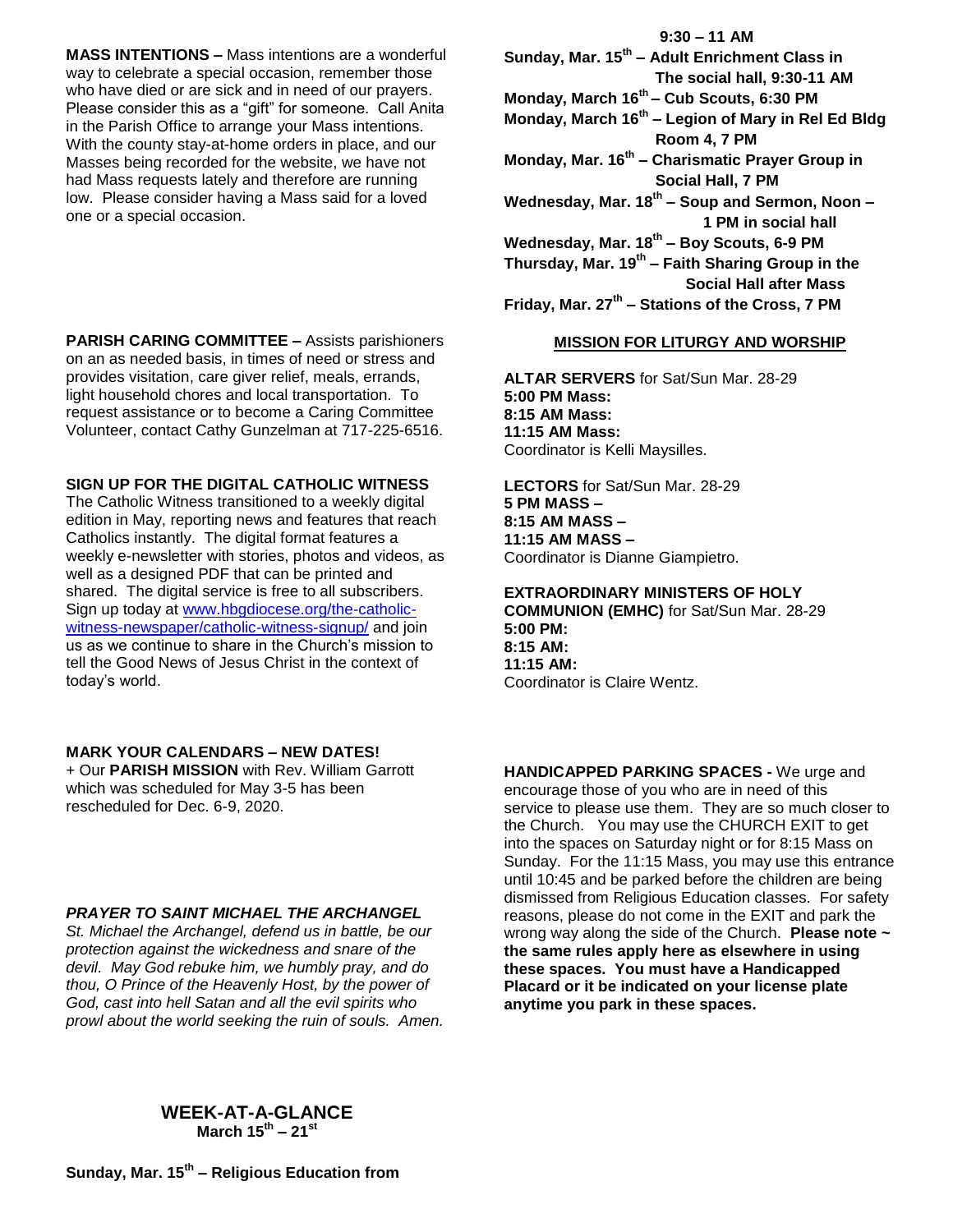**ABBOTTSTOWN/EAST BERLIN FOOD BANK –** The food pantry in East Berlin held on Feb. 5th served 49 families which included 124 individuals. The number of families served at the Abbottstown location on Feb. 6th was 16 for a total of 41 individuals. The link to the Time to Sign Up page for the food pantry on **Wednesday**, **March 5th** at the East Berlin location is [www.volunteersignup.org/MYX8P](http://www.volunteersignup.org/MYX8P) and **Thursday, March 7th** at the Abbottstown location is [www.volunteersignup.org/FPFHR.](http://www.volunteersignup.org/FPFHR) Please remember to drop off health/beauty items, such as soaps, toothbrushes, diapers, as well as LAUNDRY DETERGENT, etc. and place them in the food pantry barrels.

**GROCERY CERTIFICATES** – Please know how very grateful we are to all of you who support our Grocery Certificate Program and ultimately our Religious Education Program. IHM receives a 5% profit from the sale of all the grocery cards purchased. **Before going for groceries, please consider purchasing Weis or Giant cards after each Mass at the front entrance.** Cards can also be purchased in the parish office during the work week. Thank you for your support of this wonderful program! During the week of Jan. 19, 2020 we sold \$360 for a profit of \$18.00.

**WEEKDAY MASS PARKING –** In inclement weather please use common sense for traveling for daily Mass. Do not put yourself in any harm. Anyone attending the weekday Masses are asked to park in the lot beside and behind the Church whenever there is snow and ice. This parking area will be made ready first for anyone on the property.

# *Message from the Pastor*

# **EUCHARISTIC ADORATION**

**WHEN:** Every First Friday of the month beginning Jan. 3, 2020 **WHAT:** Two Hours of Eucharistic Adoration **WHERE:** Immaculate Heart of Mary Church **TIME:** 7 PM – 9 PM

#### **PRAYER SHAWL MINISTRY –** CAN YOU DONATE

NEW YARN? During the last year, the Prayer Shawl Ministry has made over 50 items for our own parishioners, Rachel's Vineyard retreatants, Cross

Keys Village Skilled Nursing patients, Spiritrust Lutheran hospice and Hanover Hospital Maternity. **We rely on your donations to help with our yarn expense.**  Please drop off your donations in the covered gray boxes at the entrances to the church. If you know of anyone who would benefit from a prayer shawl, please call the parish office at 717-259-0611. Thank you!

**CONGRATULATIONS** to the following students at Delone Catholic High School for achieving honor roll status:

FIRST HONORS: Audrey & Abigail Sell, Jacob Fleming SECOND HONORS: Harrison Smith, Avery Kuntz & Julia O'Brien

**FOOD PANTRY DONATIONS –** We are often asked about which items are most in need. Well, the answer would include a number of non-food items because those items are very much needed but not donated as often as food. These items include such essentials as shampoo, soap, toothpaste, dental floss, toothbrushes, deodorant, toilet paper, tissues, paper towels, and laundry detergent. Of course, we can also use food donations; but we ask you to donate items with good expiration dates (or expired in the current year). Also, all donated items must be unopened. Any questions contact Pat Renaut at 717-637-1110 or [patrenaut@hotmail.com.](mailto:patrenaut@hotmail.com)

#### **A FRIENDLY REMINDER**

From the middle of September until the beginning of May, Religious Education Classes are in session! Please be extra mindful of **SAFETY** on Sunday mornings after the 8:15 Mass as you are leaving the parking lot (especially if you are parked on the side of or behind the Church). That is when our children are being dropped off for CCD. Cars are moving and children are walking and most likely **"aren't looking/noticing"** that cars are backing up and pulling out.

Also around **11:00 AM** when children are being dismissed from the Religious Education Center and are waiting for their parents to "pull up in the car line" to pick them up. There are 150 children in the CCD and they and their safety are our #1 priority!

If you are in need of a "Handicap Parking" spot, please plan on coming to the 11:15 Mass by **10:55 AM.** You can come in the **EXIT** driveway and pull right into one of the spots. Parents pick their children up beginning at 11:00 AM. Once their cars start moving, it is about safety! If you choose not to do this and you get in the "parent car line" then please **be patient.** Please do not try and come up along side the cars that are in line. Most of the time all children get in their cars on the right hand side where adults are right there with them. Occasionally, the children need to get in on the left side because of infants in the car. It takes about 7 minutes to get every child in their car and on their way home safely. Thank you for your understanding!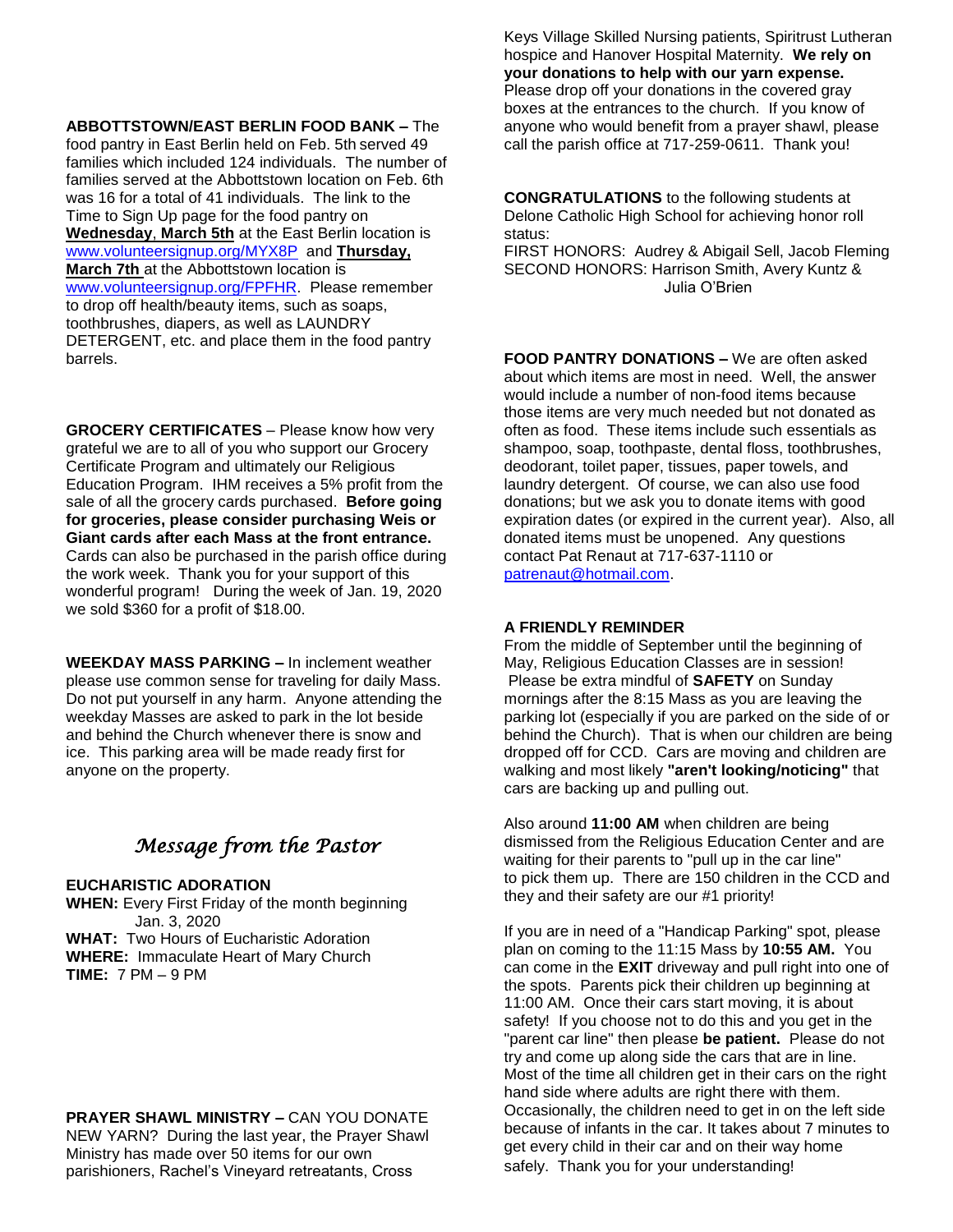**OFFERTORY PROCESSION** – For the benefit of you, our long-time parishioners as well as you, our **NEW**  parishioners ~~ we invite you and your family to participate in the Offertory Procession when you come to Mass on Saturday night or Sunday.

Perhaps you have NOT noticed the 3 crosses and the picture frame on the ledge behind the last pew (**right hand side**) as you come into Church. There is an invitation from Fr. Burger in the frame for you to bring forth the gifts at the Offertory time. You just need to take the 3 crosses to the pew with you, and when the altar server goes to the back of the Church with the Processional Cross, you get out of your pew and head to the back of the Church. One of the ushers is there to assist you, if necessary. The gifts (the paten of hosts and the cruet of wine) are on the ledge by the picture frame. You bring those gifts, as well as the collection basket forward, following the altar server with the cross. Please consider having your family participate in the Offertory Procession. This is a simple way to participate more fully in the celebration of the Mass.

**SCAM ALERT!** Once again someone is using the Pastor's name to scam people into buying gift cards or giving their cell number to them. Neither Fr. Burger, nor any Diocesan Priest, will ever ask you to supply him with gift cards or give your cell number in order to help him out. Please **DO NOT** respond to any emails you may receive or any text message asking if you are available to do him a favor and purchase gift cards for someone who is sick.

**HEALING HEARTS** is a support group for widows and widowers. The group will meet once a week on Thursday nights from 6pm until 7:30 pm at Kim Aiello's house at 1650 Pine Run Road, East Berlin. The meetings will consist of prayer, bible study, share time, Christian music, group social outings, like going to see a Christian movie, attending a Christian Concert, or listening to a Christian Speaker. The support group goal is to help heal the broken heart and replace sorrow with joy, by finding peace through a personal relationship with the Lord. Contact Kim Aiello at 717- 476-7504 or emailing her at *jkilo1@hotmail.com.* 

# *SUMMER WEEKEND MASS SCHEDULE Saturday 5 PM,*

# **ARE YOU CARING FOR AN AGING PERSON?**

There is a safe website where you can get help and ideas. Go to [www.agingcare.com.](http://www.agingcare.com/) You can sign up for their emailed newsletter at the bottom of the home page. I have been following the newsletters and find a lot of articles which may be useful. If I can be of any help, please contact me at [roywainwright3@gmail.com](mailto:roywainwright3@gmail.com) or 717-619-7243.

# **CATHOLIC CHARITIES COUNSELING SERVICES:**

Depression and anxiety can occur when we have a loss or a major change in our life. A licensed skilled therapist can help you by listening, processing, and giving you the power to make positive change. Catholic Charities Counseling Services is accepting new clients for four office locations throughout the Diocese. Catholic Charities Counseling is for anyone: children, adolescents, adults, and couples. Services are provided in a confidential office setting. Services include individual and family therapy, marital counseling, and parent-child counseling. We accept Medical Assistance, or clients can pay for services (discount fee schedule available). Just call for an appointment: Capital Region 717-233-7978; Lancaster 717-299-3659 or 717-392- 2113 (Espanol); York 717-845-2696; Paradise School Office (Abbottstown)

717-259-9537. Visit [www.cchbg.org](http://www.cchbg.org/) for more information.

## **Don't Get Scammed!**

Scammers are now posing as priests and other clergy. In this latest scam, you might receive an email or a text message that appears to be from your Pastor or another priest that you may know. The scammer ask you to help someone in need by purchasing a gift card and to provide the codes on that card.

Here's how to protect yourself from being scammed. 1 – Know that scammers are out there. Be suspicious of any request for funds of any type via an email message or a text message. Verify any request with a call to the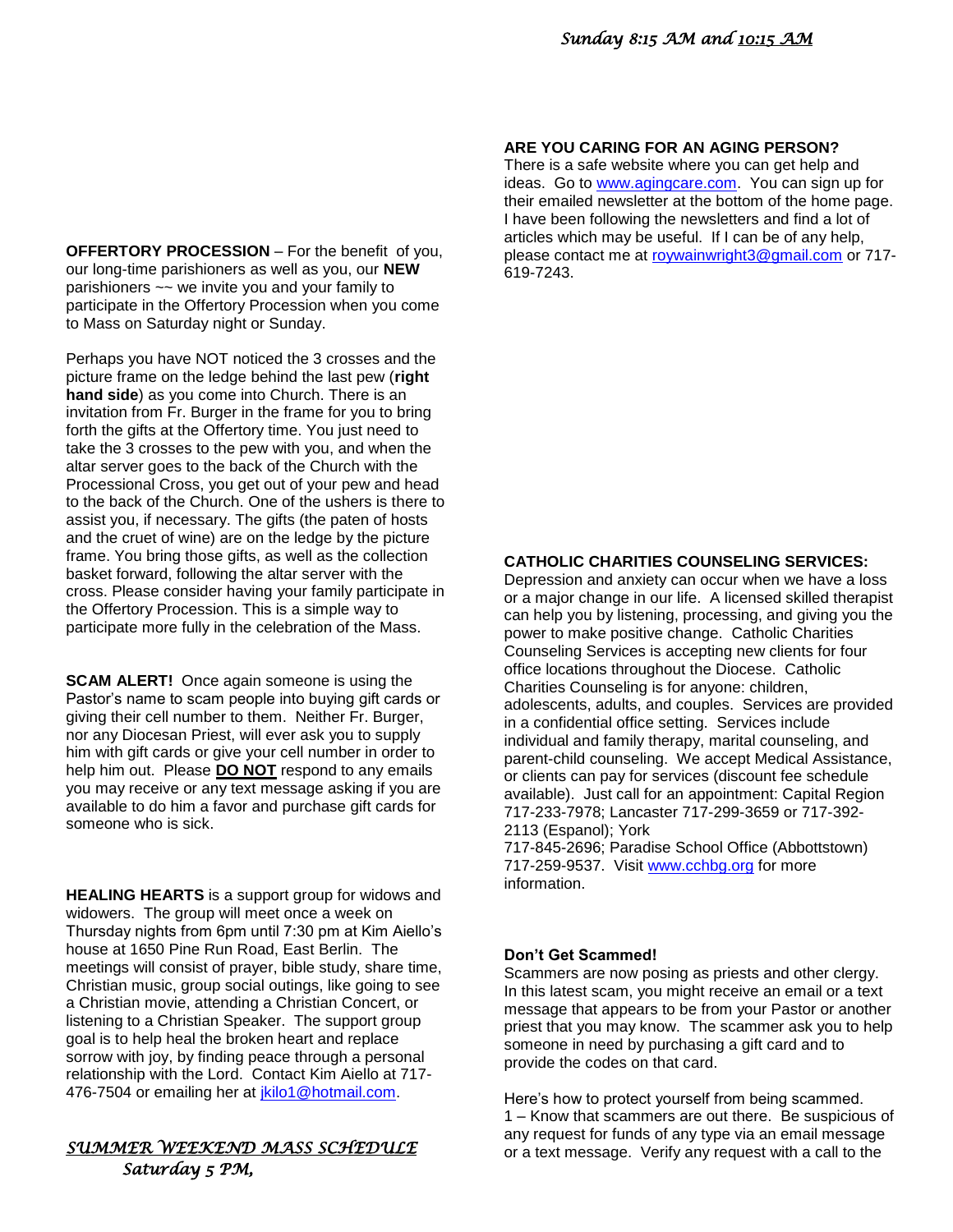person who supposedly sent it or a call to the phone number of the text that you received.

2 – Know that any email from a priest should be from a diocesan or parish email account. Messages sent from free services, such as Gmail or Yahoo, are more likely to be scammers.

3 – Many clergy do not share their cell phone numbers publicly. If you receive a text message from someone not on your phone's contact list, be suspicious. 4 – Know that priests will NEVER ask for financial transactions via email or text messages.

# **IMPORTANT CHANGE FOR HANOVER HOSPITAL**

**ADMISSIONS –** The Hanover Hospital – UPMC Pinnacle Health has issued the following changes to their policy effective December 2018.

- 1. Clergy will not be able to view denominational lists at the front desk.
- 2. Clergy will not be able to obtain patient information at the front desk unless they have the patient's name.
- 3. If the patient indicates a congregational affiliation in the admissions interview, the Chaplain will call the congregation. If the patient indicates to the Chaplain on his or her rounds that he or she belongs to a particular congregation and gives permission the Chaplain will call the congregation.
- 4. In an emergency situation if the patient or family indicates a congregational affiliation to the Chaplain or other staff and gives permission to call the congregation, every effort will be made to notify the congregation.

#### **Because of these changes, it is very important that a family member contacts the parish when someone is admitted.**

**IMPORTANT ANNOUNCEMENT –** It has been noted that some people, who are dropped off or picked up for Mass, are doing so at the steps right along West Canal Road. Especially at night, and given the adjacent hill, it is deemed this is unsafe given the speed and flow of traffic. For accessible and safe access to the Church at all times, please use the side social hall doors. Thank you.

**SUGGESTION CARDS** are available on the back ledges and at the entrances of the church. If you have any suggestions on how to make our parish better, please fill one out and return it in the collection basket. **BOXTOPS FOR EDUCATION –** Please keep collecting and sending in those BoxTops for Education for St. Teresa School. If you'd like to help out trimming those BoxTops, please contact [kwenger@hotmail.com.](mailto:kwenger@hotmail.com) All help is appreciated!

**EVENT NOTICE –** I have been a parishioner at Immaculate Heart of Mary Church for more than 40 years and employed in the newspaper business for more than 20 years. We have many wonderful events happening here at our parish and we'd like to get the word out to the public. Please feel free to send me any events that would be of interest to our local community – from Lenten dinners to youth events to Bible studies and everything in between! You can send information to: [6fletch@embarqmail.com.](mailto:6fletch@embarqmail.com) Don't forget to tell me the following: WHAT is the event? WHO is invited? WHEN is the event? WHERE is the event? WHY should people attend? HOW can they get more information? If you have any questions, fee free to call or text me at 717-357-8051. Thank you! Holly Fletcher

**HEARING IMPAIRED –** Anyone who is hearing impaired may find it helpful to sit in Pew #9 on the Sacristy side. You will notice "hearing impaired" stickers on the side of the pew to indicate the best place to sit if you are hearing impaired.

**CHILDREN'S CHAPEL –** For everyone's information, especially for those who may be new to our parish, there is a so-called **Children's Chapel** or **Cry Room** here in the Church. It's located in the front left corner of the church, where a restroom is also located. As a parish family, we want children and families to be welcome here at Mass, and so it's important to have an appropriate place in the church for babies and young children when they get fussy and need extra attention. We really want to encourage parents to use this space to tend to their children as needed. Please, feel free to just get up when need be from the body of the church, and utilize this space. Then you can better tend to your children without feeling like you're being watched. And this will also allow the other parishioners to be able to more fully focus on worshiping.

## **CREMATION**

Since 1963, Catholics have been allowed to choose cremation over burial as a means of laying a loved one to rest. Cremation is a popular choice since it is less expensive and more manageable than a full burial. Cremation, like death, is final. But that doesn't mean you won't have second thoughts. Susan Skiles Luke, a marketing consultant in Columbia, Missouri, had her mother cremated and buried in a family plot. Now, she wishes it was her mother's body and not just the cremated remains that was in the grave. "When I go there, which isn't often, I want to feel like her body is under ground, right alongside my grandparents and